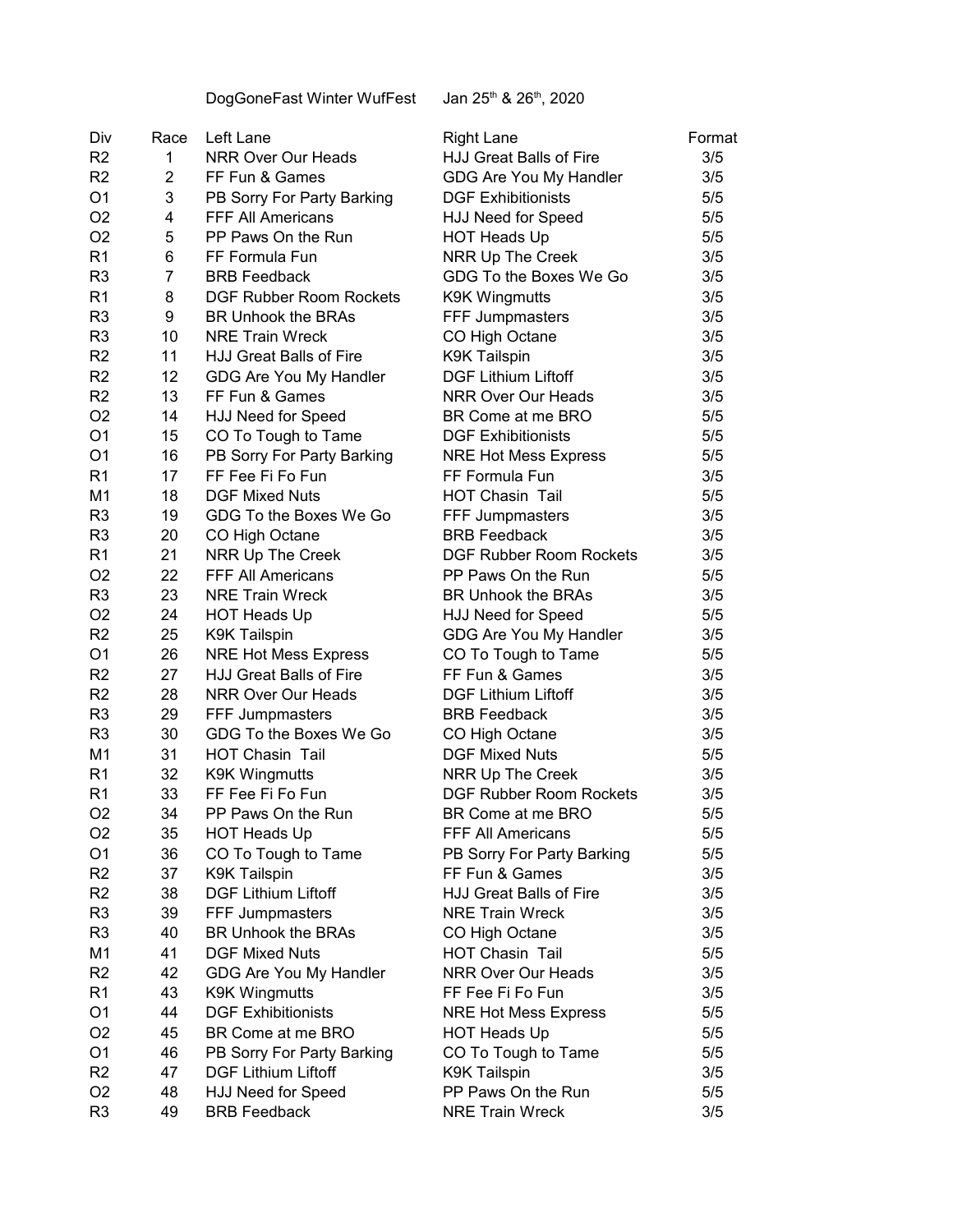| R <sub>3</sub> | 50  | GDG To the Boxes We Go         | <b>BR Unhook the BRAs</b>      | 3/5 |
|----------------|-----|--------------------------------|--------------------------------|-----|
| R <sub>1</sub> | 51  | <b>DGF Rubber Room Rockets</b> | FF Formula Fun                 | 3/5 |
| R <sub>3</sub> | 52  | CO High Octane                 | FFF Jumpmasters                | 3/5 |
| R <sub>2</sub> | 53  | HJJ Great Balls of Fire        | GDG Are You My Handler         | 3/5 |
| R <sub>1</sub> | 54  | <b>NRR Up The Creek</b>        | FF Fee Fi Fo Fun               | 3/5 |
| O <sub>2</sub> | 55  | BR Come at me BRO              | <b>FFF All Americans</b>       | 5/5 |
| O <sub>1</sub> | 56  | <b>DGF Exhibitionists</b>      | CO To Tough to Tame            | 5/5 |
| R <sub>2</sub> | 57  | <b>K9K Tailspin</b>            | NRR Over Our Heads             | 3/5 |
| R <sub>2</sub> | 58  | FF Fun & Games                 | <b>DGF Lithium Liftoff</b>     | 3/5 |
| R <sub>3</sub> | 59  | <b>NRE Train Wreck</b>         | GDG To the Boxes We Go         | 3/5 |
| R <sub>3</sub> | 60  | BR Unhook the BRAs             | <b>BRB</b> Feedback            | 3/5 |
| R <sub>1</sub> | 61  | FF Formula Fun                 | <b>K9K Wingmutts</b>           | 3/5 |
| M <sub>1</sub> | 62  | <b>HOT Chasin Tail</b>         | <b>DGF Mixed Nuts</b>          | 5/5 |
| O <sub>1</sub> | 63  | <b>NRE Hot Mess Express</b>    | PB Sorry For Party Barking     | 5/5 |
| R <sub>1</sub> | 64  | <b>DGF Rubber Room Rockets</b> | NRR Up The Creek               | 3/5 |
| O <sub>2</sub> | 65  | FFF All Americans              | BR Come at me BRO              | 5/5 |
| O <sub>2</sub> | 66  | HJJ Need for Speed             | <b>HOT Heads Up</b>            | 5/5 |
| R <sub>2</sub> | 67  | GDG Are You My Handler         | <b>K9K Tailspin</b>            | 3/3 |
| R <sub>2</sub> | 68  | <b>DGF Lithium Liftoff</b>     | <b>NRR Over Our Heads</b>      | 3/3 |
| R <sub>3</sub> | 69  | CO High Octane                 | GDG To the Boxes We Go         | 3/3 |
| R <sub>3</sub> | 70  | <b>BRB Feedback</b>            | FFF Jumpmasters                | 3/3 |
| R <sub>1</sub> | 71  | FF Formula Fun                 | FF Fee Fi Fo Fun               | 3/5 |
| O <sub>1</sub> | 72  | <b>NRE Hot Mess Express</b>    | <b>DGF Exhibitionists</b>      | 5/5 |
| R <sub>2</sub> | 73  | FF Fun & Games                 | HJJ Great Balls of Fire        | 3/3 |
| R <sub>3</sub> | 74  | <b>BR Unhook the BRAs</b>      | <b>NRE Train Wreck</b>         | 3/3 |
|                |     | Sunday                         |                                |     |
| R <sub>2</sub> | 75  | GDG Are You My Handler         | FF Fun & Games                 | 3/3 |
| O <sub>2</sub> | 76  | PP Paws On the Run             | FFF All Americans              | 5/5 |
| O <sub>1</sub> | 77  | <b>DGF Exhibitionists</b>      | PB Sorry For Party Barking     | 5/5 |
| R <sub>3</sub> | 78  | GDG To the Boxes We Go         | <b>BRB Feedback</b>            | 3/3 |
| R <sub>3</sub> | 79  | FFF Jumpmasters                | CO High Octane                 | 3/3 |
| R <sub>2</sub> | 80  | NRR Over Our Heads             | <b>K9K Tailspin</b>            | 3/3 |
| R <sub>2</sub> | 81  | HJJ Great Balls of Fire        | <b>DGF Lithium Liftoff</b>     | 3/3 |
| O <sub>1</sub> | 82  | CO To Tough to Tame            | <b>NRE Hot Mess Express</b>    | 5/5 |
| M <sub>1</sub> | 83  | <b>DGF Mixed Nuts</b>          | <b>HOT Chasin Tail</b>         | 5/5 |
| R1             | 84  | FF Fee Fi Fo Fun               | <b>K9K Wingmutts</b>           | 3/5 |
| O <sub>2</sub> | 85  | PP Paws On the Run             | HJJ Need for Speed             | 5/5 |
| O <sub>2</sub> | 86  | <b>HOT Heads Up</b>            | BR Come at me BRO              | 5/5 |
| R <sub>1</sub> | 87  | FF Formula Fun                 | <b>DGF Rubber Room Rockets</b> | 3/5 |
| R <sub>3</sub> | 88  | <b>NRE Train Wreck</b>         | <b>BRB Feedback</b>            | 3/3 |
| R <sub>3</sub> | 89  | FFF Jumpmasters                | <b>BR Unhook the BRAs</b>      | 3/3 |
| R <sub>2</sub> | 90  | <b>NRR Over Our Heads</b>      | FF Fun & Games                 | 3/3 |
| R <sub>2</sub> | 91  | GDG Are You My Handler         | HJJ Great Balls of Fire        | 3/3 |
| M <sub>1</sub> | 92  | <b>HOT Chasin Tail</b>         | <b>DGF Mixed Nuts</b>          | 5/5 |
| O <sub>1</sub> | 93  | PB Sorry For Party Barking     | <b>NRE Hot Mess Express</b>    | 3/3 |
| R <sub>1</sub> | 94  | FF Fee Fi Fo Fun               | NRR Up The Creek               | 3/5 |
| O <sub>1</sub> | 95  | CO To Tough to Tame            | <b>DGF Exhibitionists</b>      | 3/3 |
| O <sub>2</sub> | 96  | BR Come at me BRO              | HJJ Need for Speed             | 5/5 |
| R <sub>1</sub> | 97  | <b>K9K Wingmutts</b>           | FF Formula Fun                 | 3/5 |
| R <sub>3</sub> | 98  | GDG To the Boxes We Go         | <b>NRE Train Wreck</b>         | 3/3 |
| R <sub>3</sub> | 99  | CO High Octane                 | <b>BR Unhook the BRAs</b>      | 3/3 |
| O <sub>2</sub> | 100 | FFF All Americans              | <b>HOT Heads Up</b>            | 5/5 |
|                |     |                                |                                |     |